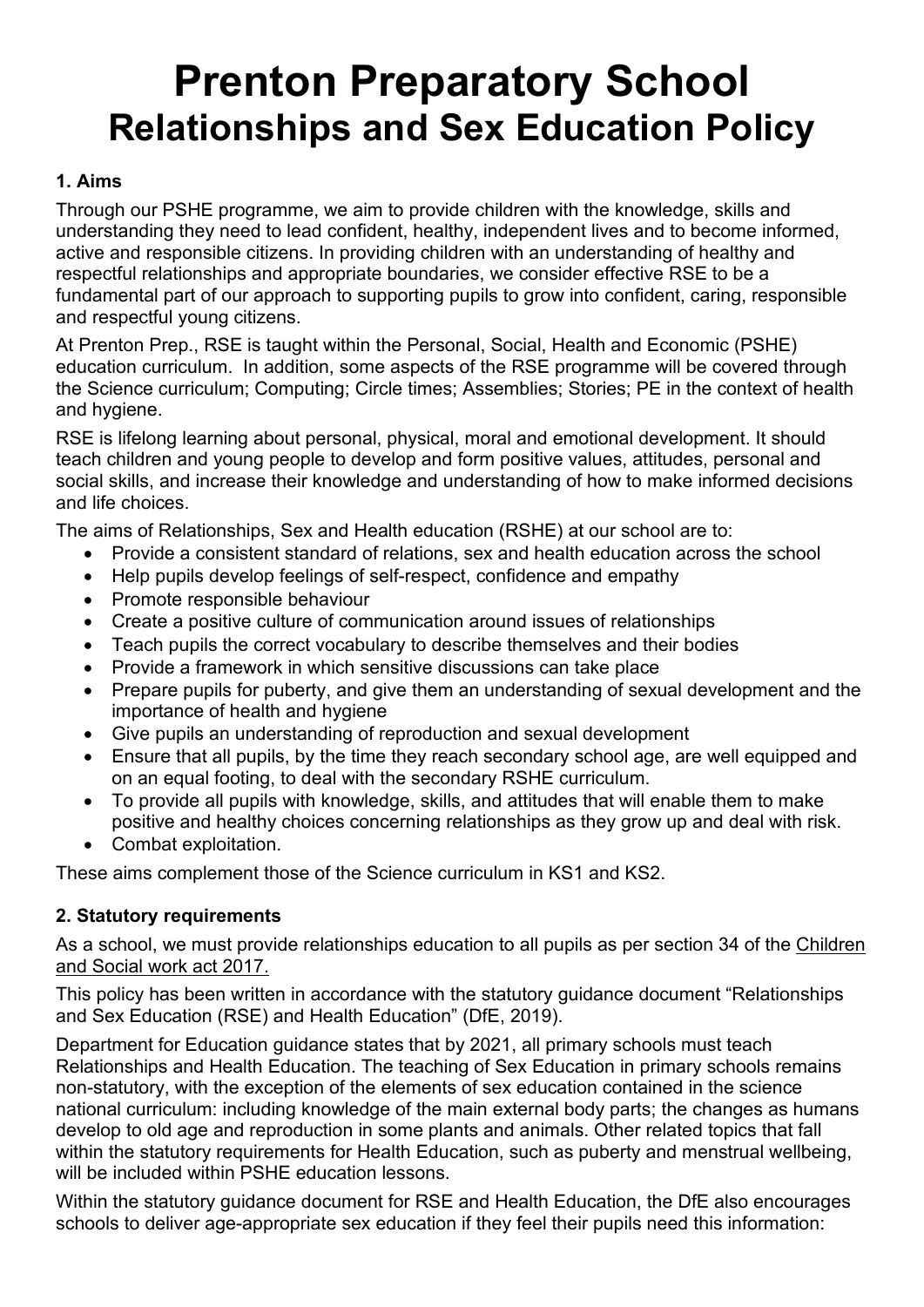"*It will be for primary schools to determine whether they need to cover any additional content on sex education to meet the needs of their pupils. Many primary schools already choose to teach some aspects of sex education and will continue to do so, although it is not a requirement… "It is important that the transition phase before moving to secondary school supports pupils' ongoing emotional and physical development effectively. The Department continues to recommend therefore that all primary schools should have a sex education programme tailored to the age and the physical and emotional maturity of the pupils. It should ensure that both boys and girls are prepared for the changes that adolescence brings and – drawing on knowledge of the human life cycle set out in the national curriculum for science – how a baby is conceived and born."*

Should you like to see the guidance from the government please visit:

*[https://assets.publishing.service.gov.uk/government/uploads/system/uploads/attachment\\_data/file/805781/](https://assets.publishing.service.gov.uk/government/uploads/system/uploads/attachment_data/file/805781/Relationships_Education__Relationships_and_Sex_Education__RSE__and_Health_Education.pdf) [Relationships\\_Education\\_\\_Relationships\\_and\\_Sex\\_Education\\_\\_RSE\\_\\_and\\_Health\\_Education.pdf](https://assets.publishing.service.gov.uk/government/uploads/system/uploads/attachment_data/file/805781/Relationships_Education__Relationships_and_Sex_Education__RSE__and_Health_Education.pdf)*

#### **3. Definition**

Within this policy, as in the DfE guidance, Relationships Education is defined as teaching about the fundamental building blocks and characteristics of positive relationships, with particular reference to respectful friendships, family relationships, and relationships with other children and with adults, including online.

For the purpose of this policy, Health Education is defined as teaching pupils about physical health and mental wellbeing, focusing on recognising the link between the two and being able to make healthy lifestyle choices

Sex Education is defined as teaching children how human reproduction occurs, including how a baby is conceived and born. This draws on knowledge of the human life cycle set out in the national curriculum for science. For the purposes of this policy, we specifically identify any nonstatutory Sex Education that falls outside of Science and those related elements (the physical changes associated with puberty) within statutory Health Education.

RSE is not about the promotion of sexual activity.

#### **4. Curriculum**

### **4.1 Statutory RSE Curriculum Content**

Our RSE curriculum is embedded within our PSHE curriculum and is set out as per Appendix 1, however, this will be adapted when necessary.

We have developed the curriculum taking into account the age, needs and feelings of pupils. If pupils ask questions outside the scope of this policy, teachers will respond in an age appropriate manner so they are fully informed and do not seek answers online.

Key objectives of the statutory Relationships Education curriculum are outlined below:

#### **Families and people who care for me**

Children should know:

- that families are important for children growing up because they can give love, security and stability.
- the characteristics of healthy family life, commitment to each other, including in times of difficulty, protection and care for children and other family members, the importance of spending time together and sharing each other's lives.
- that others' families, either in school or in the wider world, sometimes look different from their family, but that they should respect those differences and know that other children's families are also characterised by love and care.
- that stable, caring relationships, which may be of different types, are at the heart of happy families, and are important for children's security as they grow up.
- that marriage represents a formal and legally recognised commitment of two people to each other which is intended to be lifelong.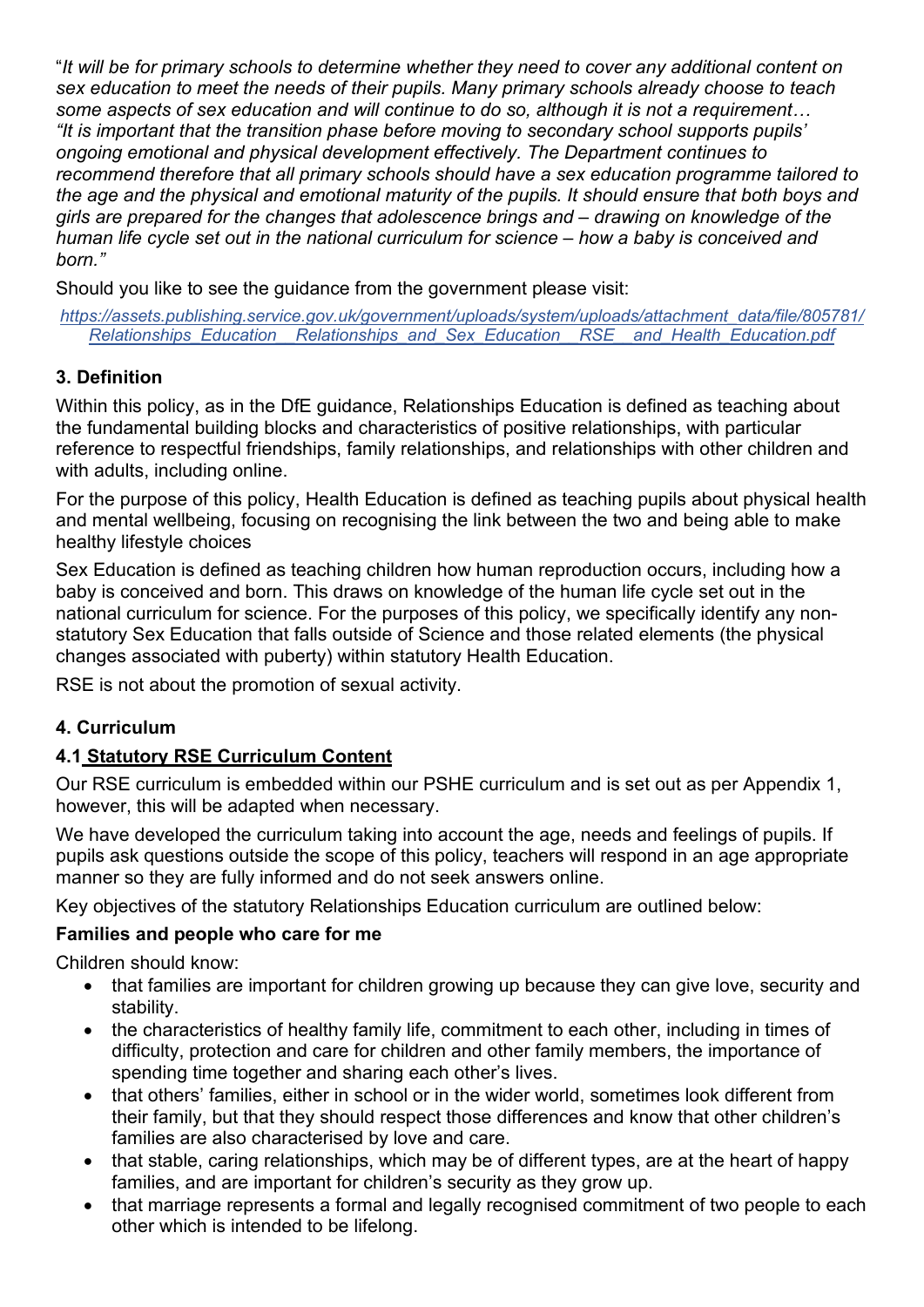• how to recognise if family relationships are making them feel unhappy or unsafe, and how to seek help or advice from others if needed.

## **Caring friendships**

Children should know:

- how important friendships are in making us feel happy and secure, and how people choose and make friends.
- the characteristics of friendships, including mutual respect, truthfulness, trustworthiness, loyalty, kindness, generosity, trust, sharing interests and experiences and support with problems and difficulties.
- that healthy friendships are positive and welcoming towards others, and do not make others feel lonely or excluded.
- that most friendships have ups and downs, and that these can often be worked through so that the friendship is repaired or even strengthened, and that resorting to physically or verbally aggressive behaviour is never right.
- how to recognise who to trust and who not to trust, how to judge when a friendship is making them feel unhappy or uncomfortable, managing conflict, how to manage these situations and how to seek help or advice from others, if needed.

### **Respectful relationships**

Children should know:

- the importance of respecting others, even when they are very different from them (for example, physically, in character, personality or backgrounds), or make different choices or have different preferences or beliefs.
- practical steps they can take in a range of different contexts to improve or support respectful relationships.
- the conventions of courtesy and manners.
- the importance of self-respect and how this links to their own happiness.
- that in school and in wider society they can expect to be treated with respect by others, and that in turn they should show due respect to others, including those in positions of authority.
- about different types of bullying (including cyberbullying), the impact of bullying, responsibilities of bystanders (primarily reporting bullying to an adult) and how to get help.
- what a stereotype is, and how stereotypes can be unfair, negative or destructive.
- the importance of permission-seeking and granting in relationships with friends, peers and adults.

### **Online relationships**

Children should know:

- that people sometimes behave differently online, including by pretending to be someone they are not.
- that the same principles apply to online relationships as to face-to-face relationships, including the importance of respect for others online including when we are anonymous.
- the rules and principles for keeping safe online, how to recognise risks, harmful content and contact, and how to report them.
- how to critically consider their online friendships and sources of information including awareness of the risks associated with people they have never met.
- how information and data is shared and used online.

### **Being safe**

Children should know:

- what sorts of boundaries are appropriate in friendships with peers and others (including in a digital context).
- about the concept of privacy and the implications of it for both children and adults; including that it is not always right to keep secrets if they relate to being safe.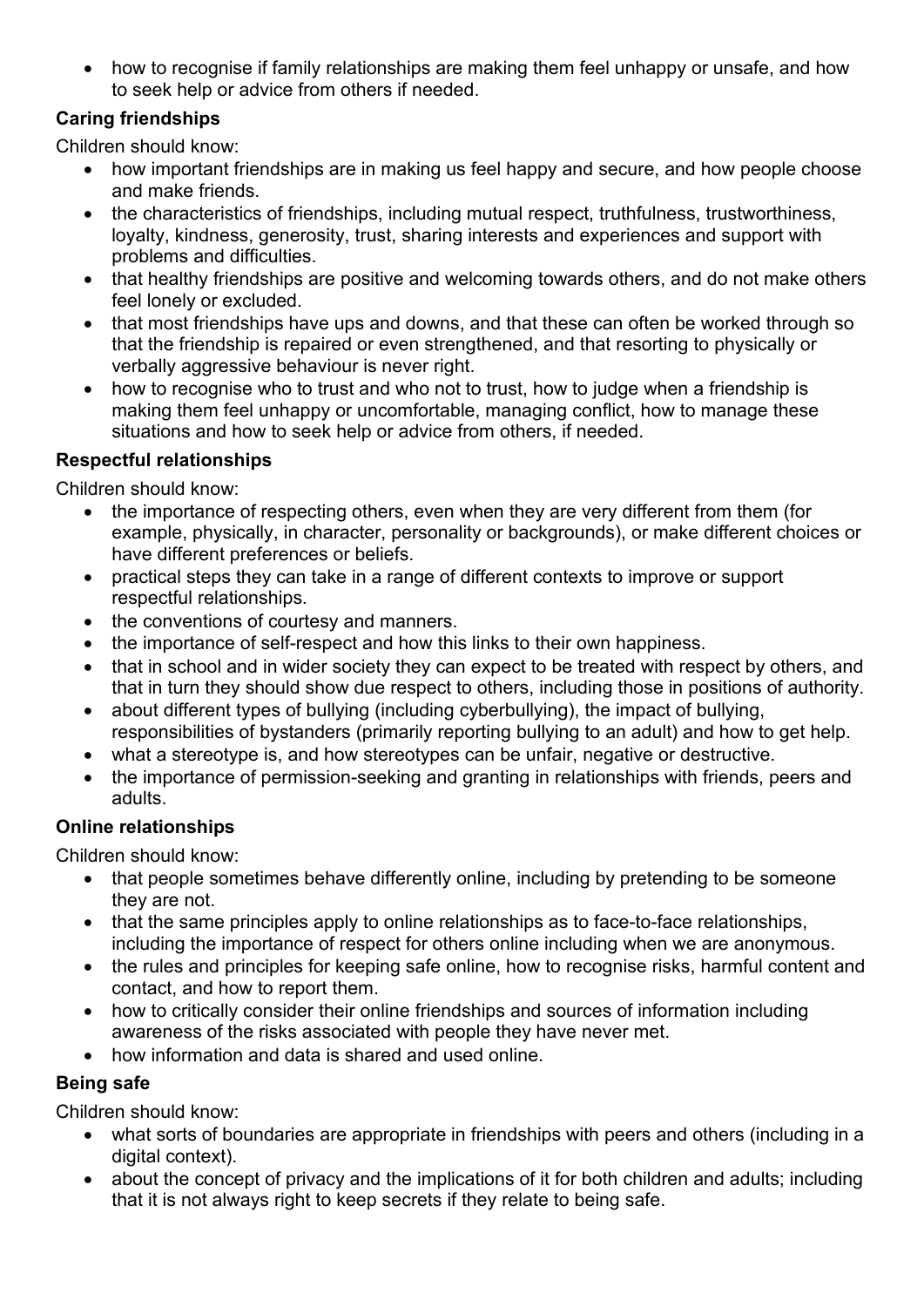- that each person's body belongs to them, and the differences between appropriate and inappropriate or unsafe physical, and other, contact.
- how to respond safely and appropriately to adults they may encounter (in all contexts, including online) whom they do not know.
- how to recognise and report feelings of being unsafe or feeling bad about any adult and others.
- how to ask for advice or help for themselves or others, and to keep trying until they are heard.
- how to report concerns or abuse, and the vocabulary and confidence needed to do so.
- where to get advice e.g. family, school and/or other sources.
- These areas of learning are taught within the context of family life, taking care to ensure that there is no stigmatisation of children based on their home circumstances (families can include single parent families, LGBT parents, families headed by grandparents, adoptive parents, foster parents/carers amongst other structures) along with reflecting sensitively that some children may have a different structure of support around them (for example: looked after children or young carers).

#### • **4.2 Statutory Science Curriculum Content**

**Early Years Foundation Stage** children learn about life cycles as well as watching chicks hatch. Through ongoing personal, social and emotional development, they develop the skills to form relationships and think about relationships with others.

#### **In Key Stage** 1 (years 1 – 2) children learn:

- To identify, name, draw and label the basic parts of the human body and say which part of the body is to do with each sense
- To notice that animals, including humans, have offspring which grow into adults
- To find out about and describe the basic needs of animals, including humans, for survival (water, food and air)
- To describe the importance for humans of exercise, eating the right amounts of different types of food, and hygiene

#### • **In Key Stage 2** (years 3 – 6) children learn:

- To identify that animals, including humans, need the right types and amount of nutrition, and that they cannot make their own food; they get nutrition from what they eat
- To identify that humans and some other animals have skeletons and muscles for support, protection and movement
- To describe the simple functions of the basic parts of the digestive system in humans
- To identify the different types of teeth in humans and their simple functions
- To describe the life process of reproduction in some plants and animals
- To describe the changes, as humans develop to old age
- To identify and name the main parts of the human circulatory system, and describe the functions of the heart, blood vessels and blood
- To recognise the impact of diet, exercise, drugs and lifestyle on the way their bodies function
- To describe the way nutrients and water are transported within animals, including humans
- To recognise that living things produce offspring of the same kind, but normally offspring vary and are not identical to their parents

#### • **4.3 Non-Statutory Sex Education**

As part of statutory Health Education, children are taught in an age appropriate way about puberty and the associated physical and emotional changes from Year 4 onwards. As part of the science curriculum, children learn in Year 2 that animals, including humans, have offspring which grow into adults. In Year 5, they describe the changes as humans develop to old age and about how reproduction occurs in some plants and animals.

Alongside this, children in Year 4 are taught to recognise the signs and changes that may occur during the onset of puberty, in preparation for further lessons on this subject which also focus on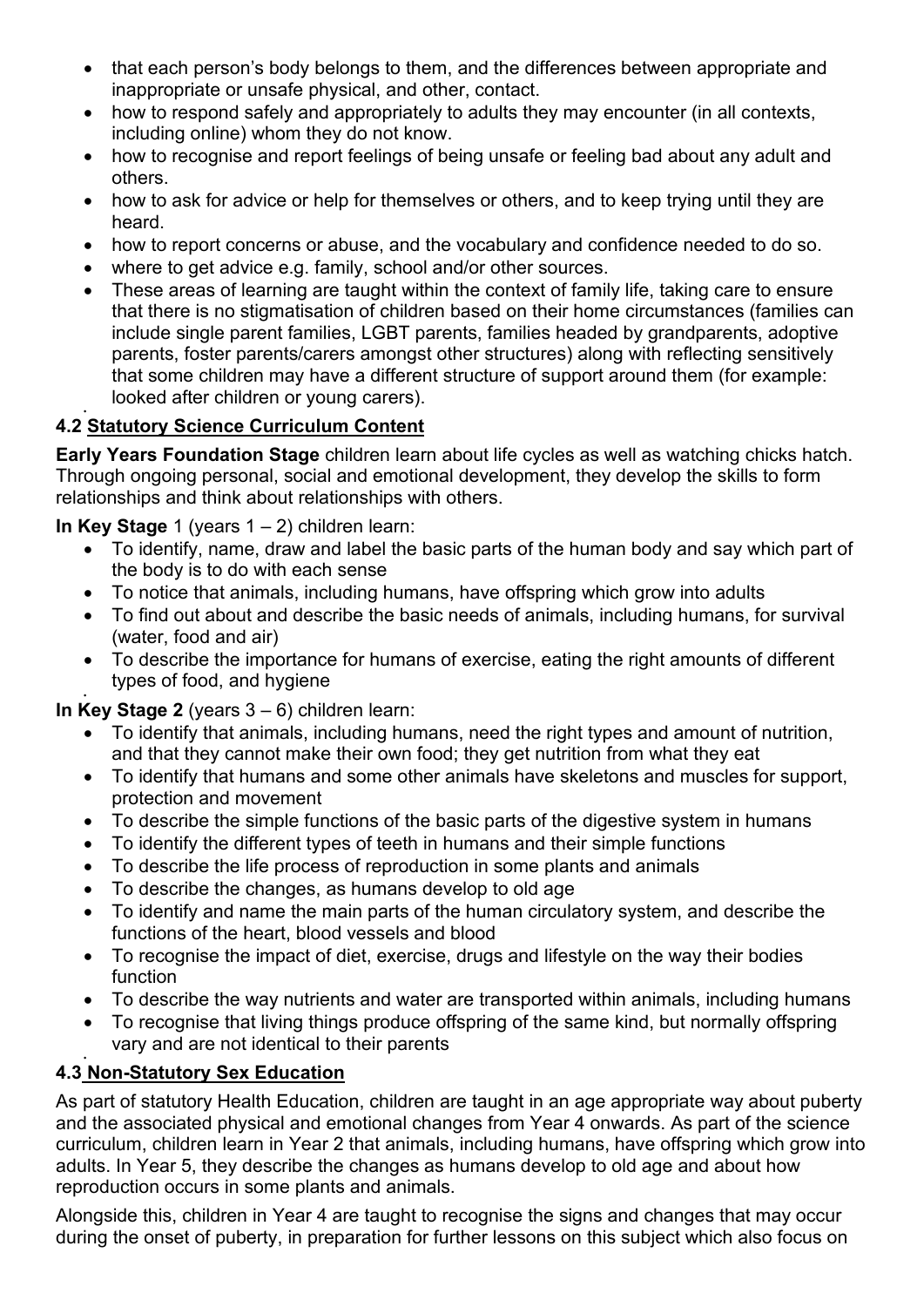emotional changes and menstruation in Year 4. These lessons form part of the statutory requirements for Health Education.

The DfE guidance 2019 also recommends that all primary schools have a sex education programme tailored to the age and the physical and emotional maturity of pupils, and this should include how a baby is conceived and born. Although sex education is not compulsory in primary schools, we believe children should understand the facts about human reproduction before they leave primary school. We therefore provide some non-statutory sex education, covering how human reproduction and conception occurs. This is taught in Years 4, 5 and 6. Children are taught:

- that for a baby to begin to grow, part comes from a mother and part comes from a father; that in most animals including humans the baby grows inside the mother
- that when a sperm and egg meet, this is called conception; that conception usually occurs as a result of sexual intercourse, and what sexual intercourse means
- how a baby develops in the womb and how babies are born

We believe that teaching this additional content to pupils will ensure that they are better prepared for transition to secondary school and also support their personal and social development as they grow into young adults. As is legally prescribed, parents have a right to withdraw their children from these additional non-statutory sex education lessons – please see the relevant section within this policy in regard to this process.

The resources we use when teaching the non-statutory sex education units are available for parents/carers to view on request to the PHSE Co-ordinator.

For more information about our curriculum, see our curriculum map in Appendix 1.

## **5. Delivery of RSE**

Our Relationships and Sex Education programme will be delivered in an age appropriate and sensitive manner by class teachers. Teaching is normally taught in mixed gender groups, though some content is covered in single sex groups e.g. menstrual hygiene, single sex question sessions, etc.

We aim to provide a learning atmosphere where children feel safe and relaxed, and where they feel confident to engage in discussions around potentially sensitive subjects and themes.

Ground rules in class and across the school are essential when discussing sensitive subject matter and teaching RSE. Clear ground rules are established in partnership with the class, then reinforced at the start of each relevant lesson. As a minimum, ground rules are likely to include the following basic guidelines:

- Listen politely to each other
- Everyone gets a turn to speak, if they want to
- Everyone has a right not to speak
- Everyone's contribution is respected
- We don't ask or have to answer any personal questions
- We use anatomically correct language when we have learnt it

• Delivery methods will be adjusted should the need for remote learning return.

Dealing with sensitive issues and difficult questions

Pupil's questions will be dealt with honestly and sensitively and in an age appropriate way.

A questions box will be available for pupils to ask anonymous questions.

If staff are faced with a question they do not feel comfortable answering within the classroom, techniques such as distancing, the use of a question box, or creating a time to talk to a child individually will be used. Children may also be signposted back to parents/carers and the teacher will contact the parents/carers to give a context to the conversations that have been held in class.

If any questions raise safeguarding concerns, teachers will refer to the Designated Safeguarding Lead.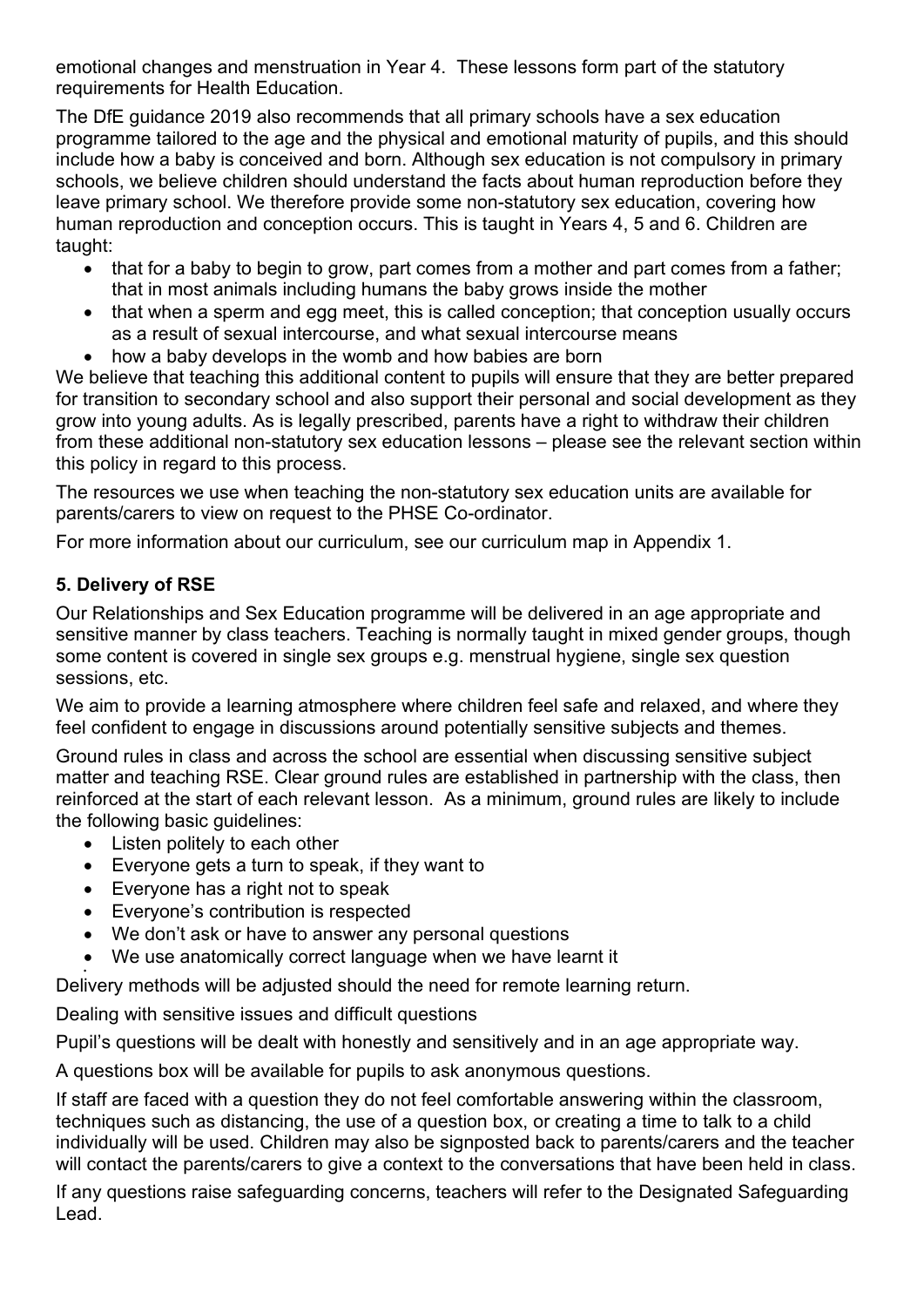Since RSE incorporates the development of self-esteem and relationships, pupils' learning does not just take place through the taught curriculum but through all aspects of school life including the playground. It is important then that all staff understand they have a responsibility to implement this policy and promote the aims of the school at any time they are dealing with children.

### **6. Roles and responsibilities**

### **6.1 The proprietors**

The proprietors has delegated the approval of this policy to the Senior Management Team.

#### **6.2 The headteacher**

The headteacher is responsible for ensuring that RSE is taught consistently across the school, and for managing requests to withdraw pupils from non-statutory components of RSE.

The headteacher also:

Ensures that members of staff are given sufficient support, so that they can teach effectively and handle any difficult issues with sensitivity

Monitors this policy on a regular basis and reports to the proprietors on the effectiveness of the policy

### **6.3 Staff**

All staff are responsible for:

- Delivering RSE in a sensitive way
- Modelling positive attitudes to RSE
- Responding to the needs of individual pupils
- Responding appropriately to pupils whose parents wish them to be withdrawn from the nonstatutory components of RSE
- Monitoring progress

Class teachers are responsible for teaching RSE at Prenton Prep.

Teachers will reply to, and answer, children's questions sensitively and openly. They will ensure that balanced information is provided which will take into account the different faiths' views and avoid any negative impressions. Teachers will need to answer questions that may arise through the direct teaching of sex education, as well as those that may be asked at other times. All questions will be handled sensitively and set within a general context.

Staff do not have the right to opt out of teaching RSE. Staff who have concerns about teaching RSE are encouraged to discuss this with the headteacher. Questions which teachers feel uncertain about answering should be discussed with a senior member of staff and answered at a later date. Consideration should be given to religious or cultural factors, and to parents' wishes before questions are answered.

### **6.4 Pupils**

Pupils are expected to engage fully in RSE and, when discussing issues related to RSE, treat others with respect and sensitivity.

### **6.5 Parents**

The school is well aware that the primary role in children's RSE lies with parents and carers. We wish to build a positive and supporting relationship with the parents of children at our school through mutual understanding, trust and co-operation. In promoting this objective we:

- Will carry out our statutory duty to consult with parents and proprietors on the contents of this policy
- Answer any questions that parents may have about the RSE of their child; this includes providing opportunities for parents to view the resources that are used in lessons
- Take seriously any issue that parents raise with teachers or proprietors about this policy or the arrangements for RSE in the school
- Acknowledge parents have the right to withdraw their children from the non-statutory components of sex education within RSE. However, this rarely happens as, by working in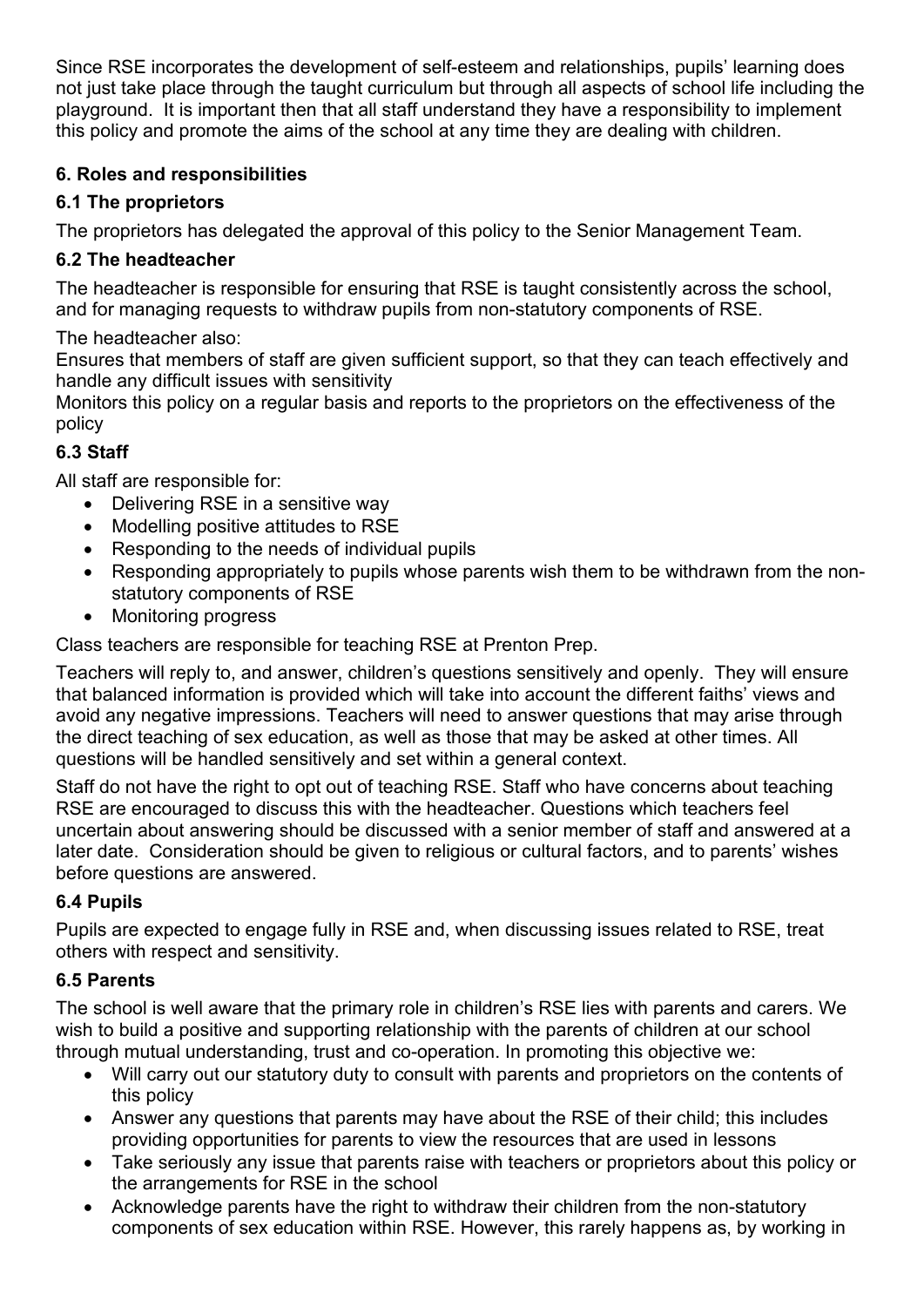partnership with parents, they recognise the importance of this aspect of their child's education

• Keep a register of any pupils who are removed from lessons and distributed to all teachers involved.

### **7. Parents' right to withdraw**

As previously stated the RSE curriculum consists of both statutory and non-statutory elements:

Parents do have the right to withdraw their children from the non-statutory/non-science components of sex education within RSE.

Parents do not have the right to withdraw their children from statutory relationships education, health education or the science curriculum.

Parents wanting to withdraw their children are invited to speak to the class teacher. The class teacher will explore the concern of the parents and the possibility of adjusting the programme or approach and will discuss any impact that withdrawal may have on the child. He/she will talk with the parents about the possible negative experiences or feelings that may result from withdrawal of the child and the ways in which these may be minimised. If the parent still wishes to withdraw the child, requests for withdrawal should be put in writing and addressed to the Headteacher. Once a child has been withdrawn they cannot take part in sex education until the request for withdrawal has been removed.

Alternative work will be given to pupils who are withdrawn from sex education and that child will go to another class for the duration of the lesson.

#### **8. Confidentiality**

Teachers conduct sex education lessons in a sensitive manner. However, if a child makes a reference to being involved, or likely to be involved in sexual activity, then the teacher will take the matter seriously and deal with it as outlined in the Child Protection and Safeguarding Policy. Teachers will respond in a similar way if a child indicates that they may have been a victim of abuse or exploitation. If the teacher has concerns, they will draw these to the attention of the designated person responsible for child protection (the headteacher) as a matter of urgency. Disclosure of female genital mutilation must be reported to the police (either by the teacher to whom it is disclosed or by the DSL).

Legally, the school cannot offer or guarantee absolute confidentiality. We aim to ensure that pupils' best interests are maintained and try to encourage pupils to talk to their parents or carers to provide support. If confidentiality has to be broken, pupils are informed first and then supported by the designated teacher throughout the whole process.

#### **9. Special Educational Needs**

Pupils with special educational needs will be given the opportunity to fully participate in RSE lessons, and a differentiated program will be provided where necessary, to ensure that all pupils gain a full understanding.

### **10. Equalities and Diversity**

Schools, like all public institutions, have specific responsibilities in relation to equality and protected characteristics. Planning and resources are reviewed to ensure they comply with equalities legislation and the school's equal opportunities policy. All RSE is taught without bias and in line with legal responsibilities such as those contained within the Equality Act (2010). Topics are presented using a variety of views and beliefs so that pupils are able to form their own, informed opinions but also respect others that may have different opinions.

The personal beliefs and attitudes of staff delivering RSE will not influence the teaching of the subject in school. In our school we seek to recognise and embrace the diverse nature of our community. We aim to value and celebrate religious, ethnic and cultural diversity as part of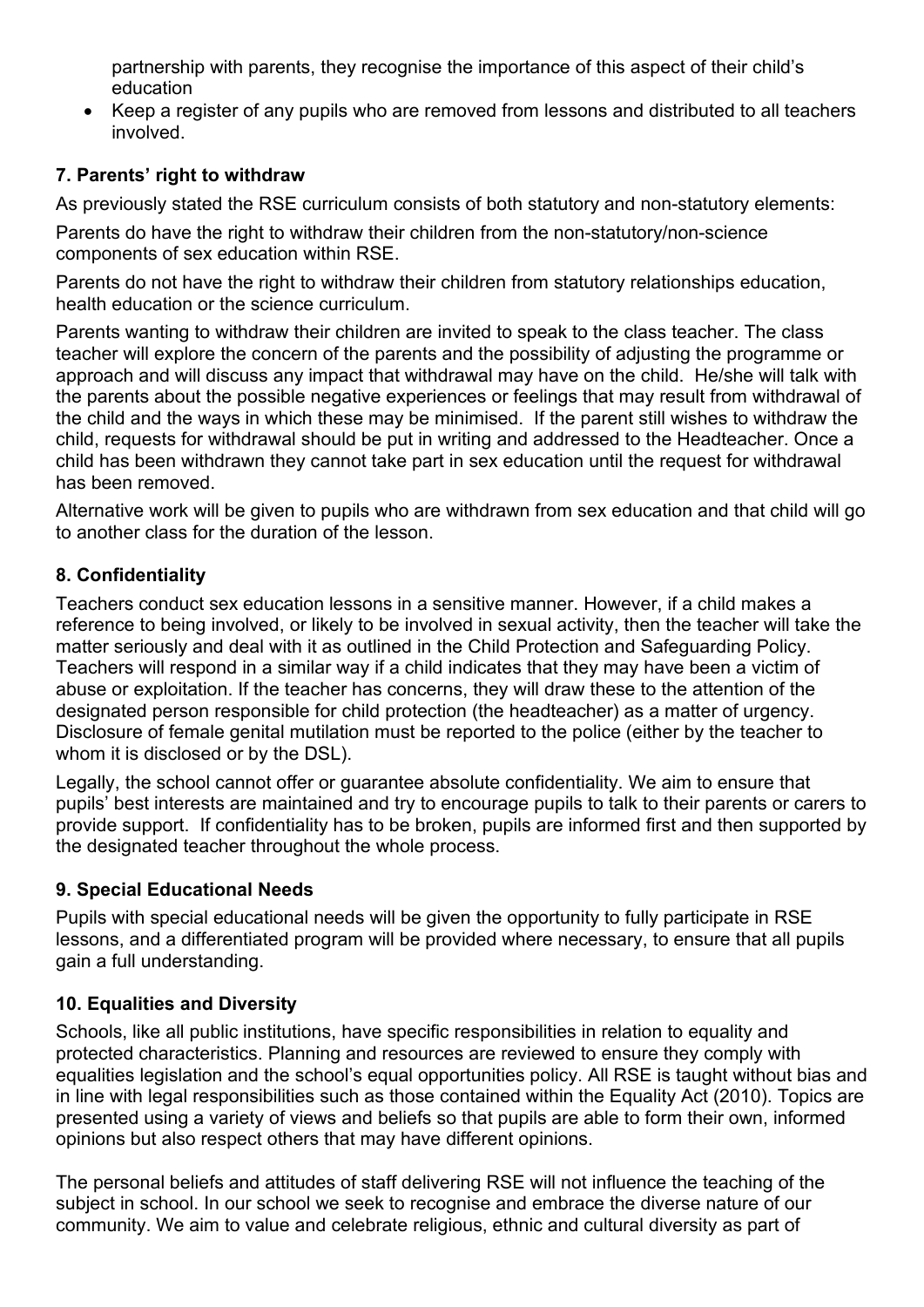modern Britain. We will explore different cultural beliefs and values and encourage activities that challenge stereotypes and discrimination and present children with accurate information based on the law. We will use a range of teaching materials and resources that reflect the diversity of our community and encourage a sense of inclusiveness. We do not use RSE as a means of promoting any form of sexual orientation.

#### **11. Complaints Procedure**

Any complaints or concerns about the Relationships and Sex Education programme should be made to the class teacher in the first instance. Parents can choose to follow the Prenton Prep. complaints procedure if they feel things are not resolved.

### **12. Monitoring Arrangements**

The delivery of RSE is monitored by the Senior Management Team through, for example, planning scrutinies, learning walks and lesson observations.

Pupils' development in RSE is monitored by class teachers as part of our internal assessment systems.

### **13. The School Environment**

The school will ensure that the whole school environment reflects the values of respect for themselves and others. It will:

- Ensure that posters and displays use positive images and celebrate difference and diversity.
- Use anonymous question boxes or similar items enabling children to have questions and concerns answered privately where needed.
- Ensure that communication between staff and pupils is welcomed and encouraged, and children know how to access members of staff.
- Provide provisions for pubertal girls, including sanitary ware and free sanitary towels.
- Ensure that discriminatory behaviour is always challenged in any context.

### **14. Equal Opportunities**

Prenton Preparatory School is committed to equality of opportunity in all aspects of school life. In RSE this will include:

- Examining and challenging gender stereotyping,
- Celebrating difference and diversity
- Ensuring a programme of Relationships Education that is relevant to all pupils

### **15. Further policies**

In conjunction with this policy, please also see:

- Behaviour policy and procedures
- Safeguarding and child protection policy
- Anti-bullying policy and procedures
- Online safety policy
- Equality Policy

Please see below a useful document produced by the government, which provides answers to frequently asked questions:

*[https://www.gov.uk/government/news/relationships-education-relationships-and-sex-education-rse-and](https://www.gov.uk/government/news/relationships-education-relationships-and-sex-education-rse-and-health-education-faqs)[health-education-faqs](https://www.gov.uk/government/news/relationships-education-relationships-and-sex-education-rse-and-health-education-faqs)*